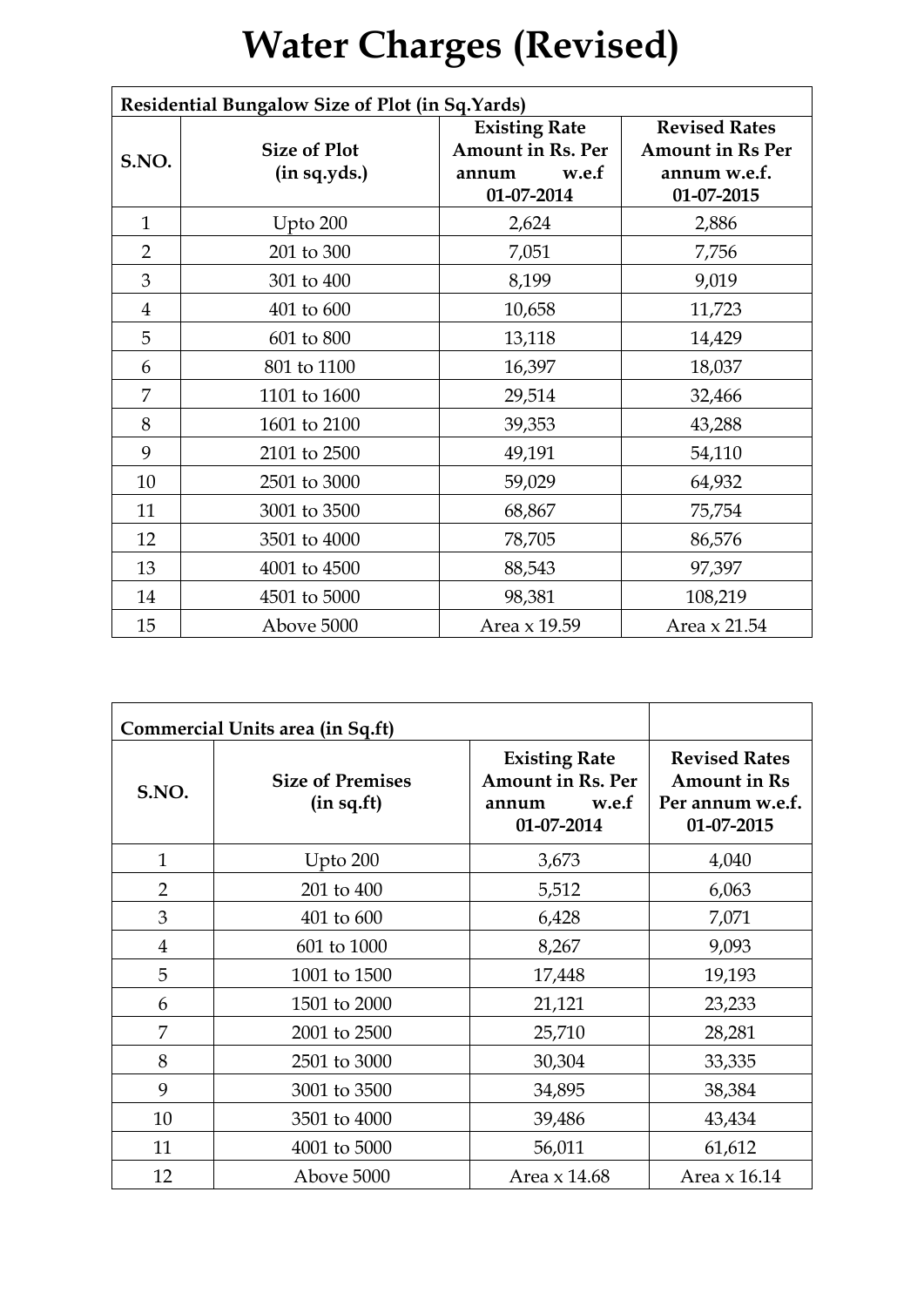|                | Flats area (in Sq.ft)                  |                                                                                  |                                                                               |  |
|----------------|----------------------------------------|----------------------------------------------------------------------------------|-------------------------------------------------------------------------------|--|
| S.NO.          | <b>Size of Premises</b><br>(in sq.fit) | <b>Existing Rate</b><br><b>Amount in Rs. Per</b><br>w.e.f<br>annum<br>01-07-2014 | <b>Revised Rates</b><br><b>Amount in Rs Per</b><br>annum w.e.f.<br>01-07-2015 |  |
| $\mathbf{1}$   | upto 500                               | 1,640                                                                            | 1,804                                                                         |  |
| 2              | 501 to 800                             | 2,050                                                                            | 2,255                                                                         |  |
| 3              | 801 to 1000                            | 2,460                                                                            | 2,706                                                                         |  |
| $\overline{4}$ | 1001 to 1200                           | 3,116                                                                            | 3,427                                                                         |  |
| 5              | 1201 to 1500                           | 4,755                                                                            | 5,230                                                                         |  |
| 6              | 1501 to 1800                           | 7,543                                                                            | 8,298                                                                         |  |
| 7              | 1801 to 2000                           | 9,428                                                                            | 10,371                                                                        |  |
| 8              | 2001 to 2500                           | 11,479                                                                           | 12,626                                                                        |  |
| 9              | 2501 to 3000                           | 13,527                                                                           | 14,880                                                                        |  |
| 10             | 3001 to 3500                           | 15,577                                                                           | 17,135                                                                        |  |
| 11             | 3501 to 4000                           | 17,626                                                                           | 19,389                                                                        |  |
| 12             | 4001 to 5000                           | 25,006                                                                           | 27,506                                                                        |  |
| 13             | Above 5000                             | 32,794                                                                           | 36,073                                                                        |  |
|                |                                        |                                                                                  |                                                                               |  |
|                | <b>Industrial / Commercial Unit</b>    |                                                                                  |                                                                               |  |
| S.NO           | <b>Size of Connection</b>              | <b>Existing Rate</b><br><b>Amount in Rs. Per</b><br>w.e.f<br>annum<br>01-07-2014 | <b>Revised Rates</b><br><b>Amount in Rs Per</b><br>annum w.e.f.<br>01-07-2015 |  |
| $\mathbf{1}$   | $1.00$ " dia                           | 220,374                                                                          | 242,411                                                                       |  |
| $\overline{2}$ | 1.25" dia                              | 385,655                                                                          | 424,220                                                                       |  |
| 3              | $1.50$ " dia                           | 606,029                                                                          | 666,631                                                                       |  |
| $\overline{4}$ | $2.00$ " dia                           | 1,239,605                                                                        | 1,363,565                                                                     |  |
| 5              | 3.00" dia                              | 2,800,587                                                                        | 3,080,646                                                                     |  |